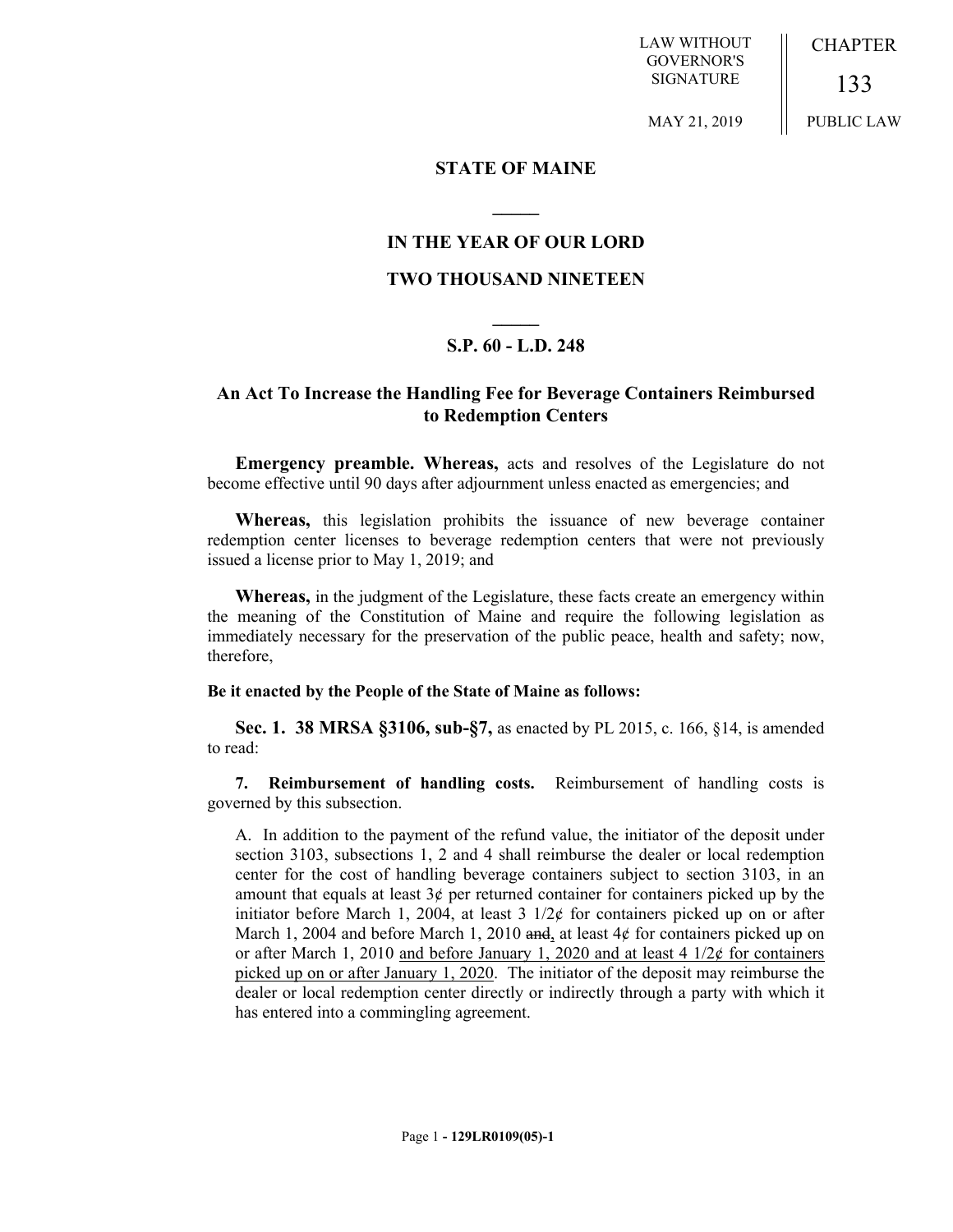B. In addition to the payment of the refund value, the initiator of the deposit under section 3103, subsection 3 shall reimburse the dealer or local redemption center for the cost of handling beverage containers subject to section 3103 in an amount that equals at least  $3¢$  per returned container for containers picked up by the initiator before March 1, 2004, at least 3  $1/2¢$  for containers picked up on or after March 1, 2004 and before March 1, 2010 and, at least  $4¢$  for containers picked up on or after March 1, 2010 and before January 1, 2020 and at least 4  $1/2¢$  for containers picked up on or after January 1, 2020. The initiator of the deposit may reimburse the dealer or local redemption center directly or indirectly through a contracted agent or through a party with which it has entered into a commingling agreement.

C. The reimbursement that the initiator of the deposit is obligated to pay the dealer or redemption center pursuant to paragraph A or B must be reduced by  $1/2$  $¢$  for any returned container that is subject to a qualified commingling agreement that allows the dealer or redemption center to commingle beverage containers of like product group, material and size. A commingling agreement is qualified for purposes of this paragraph if the department determines that 50% or more of the beverage containers of like product group, material and size for which the deposits are being initiated in the State are covered by the commingling agreement or that the initiators of deposit covered by the commingling agreement are initiators of deposit for wine containers who each sell no more than 100,000 gallons of wine or 500,000 beverage containers that contain wine in a calendar year. Once the initiator of deposit has established a qualified commingling agreement for containers of a like product group, material and size, the department shall allow additional brands to be included from a different product group if they are of like material. The State, through the Department of Administrative and Financial Services, Bureau of Alcoholic Beverages and Lottery Operations, shall make every reasonable effort to enter into a qualified commingling agreement under this paragraph with every other initiator of deposit for beverage containers that are of like product group, size and material as the beverage containers for which the State is the initiator of deposit.

D. Paragraphs  $A_5$  and B and C do not apply to a brewer who annually produces no more than 50,000 gallons of its product or a bottler of water who annually sells no more than 250,000 containers each containing no more than one gallon of its product. In addition to the payment of the refund value, an initiator of deposit under section 3103, subsections 1 to 4 who is also a brewer who annually produces no more than 50,000 gallons of its product or a bottler of water who annually sells no more than 250,000 containers each containing no more than one gallon of its product shall reimburse the dealer or local redemption center for the cost of handling beverage containers subject to section 3103 in an amount that equals at least  $3¢$  per returned container, except that, beginning January 1, 2020, the initiator of deposit shall reimburse the dealer or local redemption center at least  $3 \frac{1}{2} \notin \mathbb{R}$  per returned container.

**Sec. 2. Moratorium on new redemption center licenses.** Notwithstanding any provision of the Maine Revised Statutes, Title 38, chapter 33 to the contrary, beginning May 1, 2019 and ending January 15, 2020, the Department of Environmental Protection may not issue a license to a redemption center that was not licensed as a redemption center pursuant to Title 38, chapter 33 as of April 30, 2019 unless the department determines that a new redemption center is needed to serve an area in which a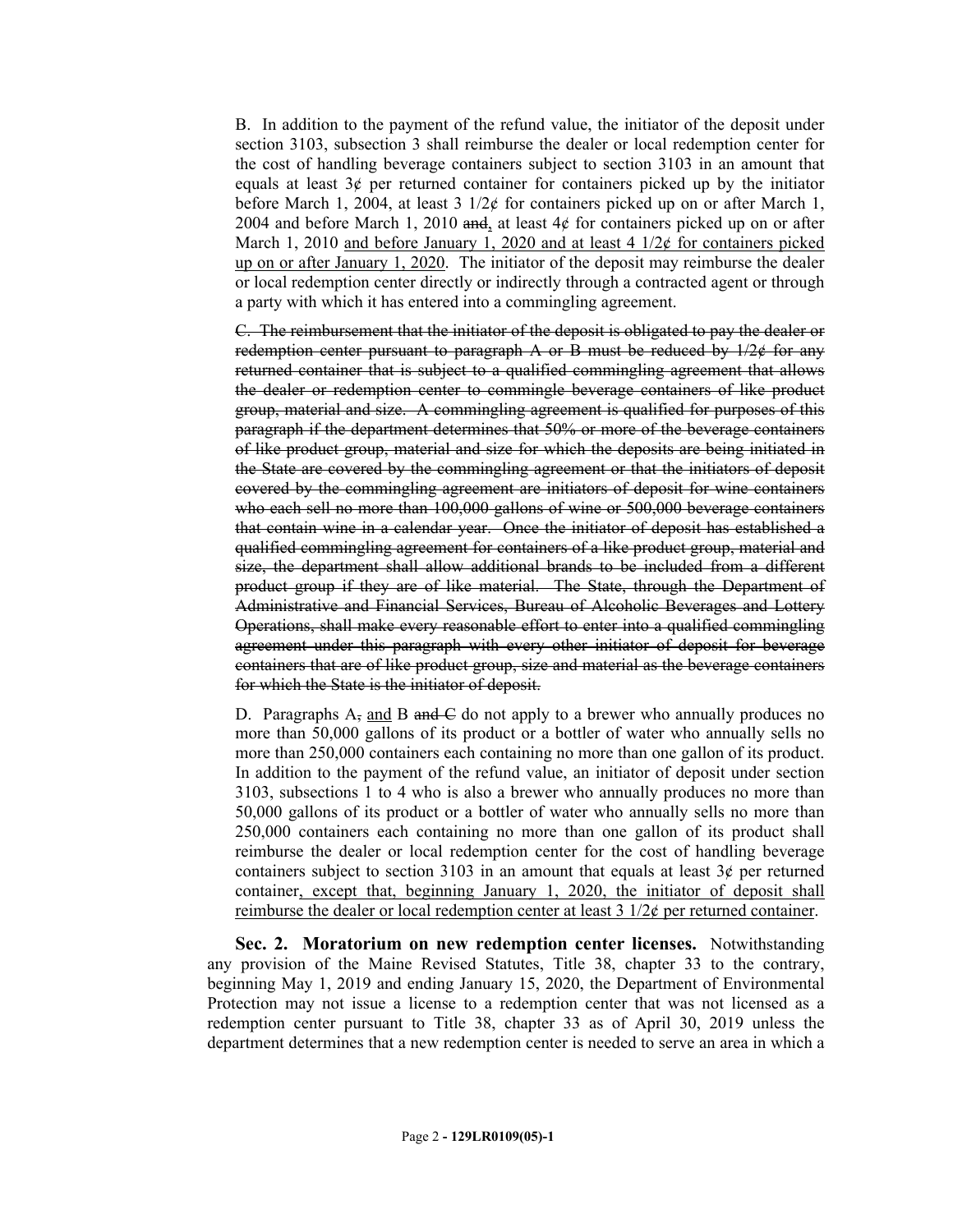redemption center licensed as a redemption center pursuant to Title 38, chapter 33 as of April 30, 2019 ceases to operate. This section does not prevent the department from renewing the license of a redemption center previously issued a license pursuant to Title 38, chapter 33 prior to May 1, 2019.

**Sec. 3. Container redemption efficiencies; report.** The Commissioner of Environmental Protection shall require each initiator of deposit that has entered into a commingling agreement pursuant to the Maine Revised Statutes, Title 38, section 3107, and the contracted agent of the initiator of deposit, if any, to no later than July 1, 2019 report to the Department of Environmental Protection the number of beverage containers picked up from each redemption center on each pick-up date in calendar year 2018. The initiators of deposit that have entered into a commingling agreement may elect to aggregate the data required under this section for the entire commingling group for the purpose of reporting to the department. Upon receipt of the data under this section, the department shall assess the efficiency and convenience of the beverage container redemption system and develop recommendations to improve efficiencies in the handling and transportation of beverage containers and to ensure convenient collection of beverage containers for consumers. On or before January 15, 2020, the commissioner shall submit a report to the Joint Standing Committee on Environment and Natural Resources detailing the department's findings and recommendations, including any proposed legislation. After reviewing the report, the committee may report out legislation to the Second Regular Session of the 129th Legislature to implement recommendations contained in the report.

**Sec. 4. Appropriations and allocations.** The following appropriations and allocations are made.

### **ADMINISTRATIVE AND FINANCIAL SERVICES, DEPARTMENT OF**

#### **Alcoholic Beverages - General Operation 0015**

Initiative: Provides allocation for the State's cost as an initiator of deposit for spirits for removal of the 1/2¢ commingling agreement discount in the reimbursement rate paid to a dealer or local redemption center beginning May 1, 2019.

| <b>STATE ALCOHOLIC BEVERAGE</b>               | 2018-19  | 2019-20   | 2020-21   |
|-----------------------------------------------|----------|-----------|-----------|
| <b>FUND</b><br>All Other                      | \$17.562 | \$114.264 | \$124,282 |
| STATE ALCOHOLIC BEVERAGE<br><b>FUND TOTAL</b> | \$17,562 | \$114,264 | \$124,282 |

### **Alcoholic Beverages - General Operation 0015**

Initiative: Provides allocation for the State's cost as an initiator of deposit for spirits for an increase in the reimbursement rate paid to a dealer or local redemption center by  $1/2\ell$  per returned beverage container beginning January 1, 2020.